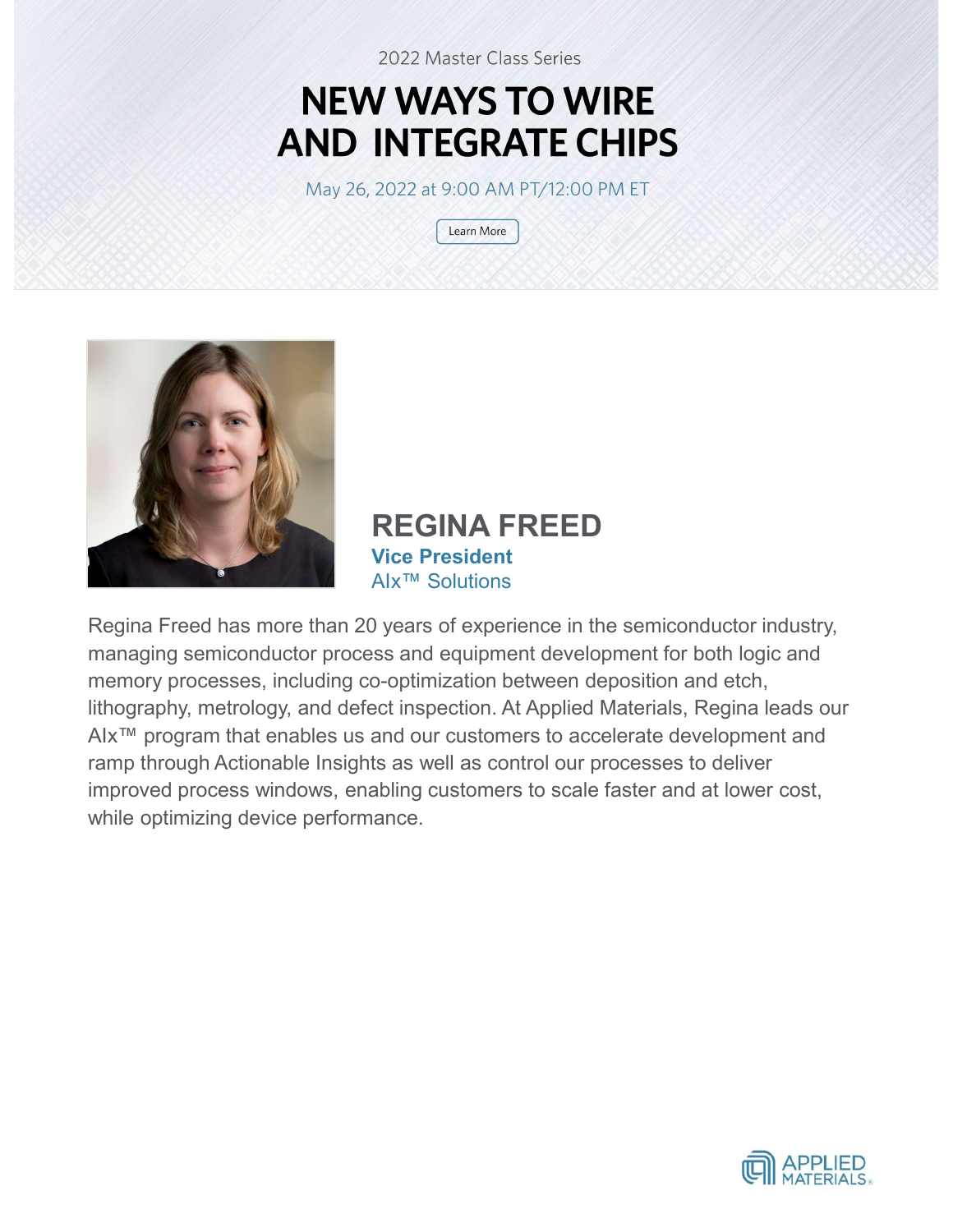# **NEW WAYS TO WIRE**



INTEGRATE CHIPS<br>
2022 at 9:00 AM PT/12:00 PM ET<br>
Usam More<br>
(Learn More)<br>
Kevin Moraes, Ph.D.<br>
Vice President<br>
Products and Marketing<br>
of Products and Marketing in the Semiconductor Vice President

2022 at 9:00 AM PT/12:00 PM ET<br>

Learn More<br>

Learn More<br> **Kevin Moraes, Ph.D.**<br>

Vice President<br>
Products and Marketing<br>

of Products and Marketing in the Semiconductor<br>
Trials, Inc. He leads teams that develop product<br> Kevin Moraes is Vice President of Products and Marketing in the Semiconductor Products Group at Applied Materials, Inc. He leads teams that develop product strategies and investment priorities, manage product lines, and communicate strategies to stakeholders. Previously he was vice president of Global Product Management for Metal Deposition Products, where he was responsible for Strengthening Meridian Morrison, Ph.D.<br>Streepersident Products and Marketing<br>Theoducts and Marketing and Marketing in the Semiconductor<br>Products Group at Applied Materials, Inc. He leads teams that develop product<br>strategi ALD, CVD, PVD, and metal deposition applications. Dr. Moraes received his Ph.D. in materials science and engineering from Rensselaer Polytechnic Institute, and a bachelor's degree in chemical engineering from Annamalai University. He also holds an MBA from the Hass School of Business at the University of California, Berkeley.

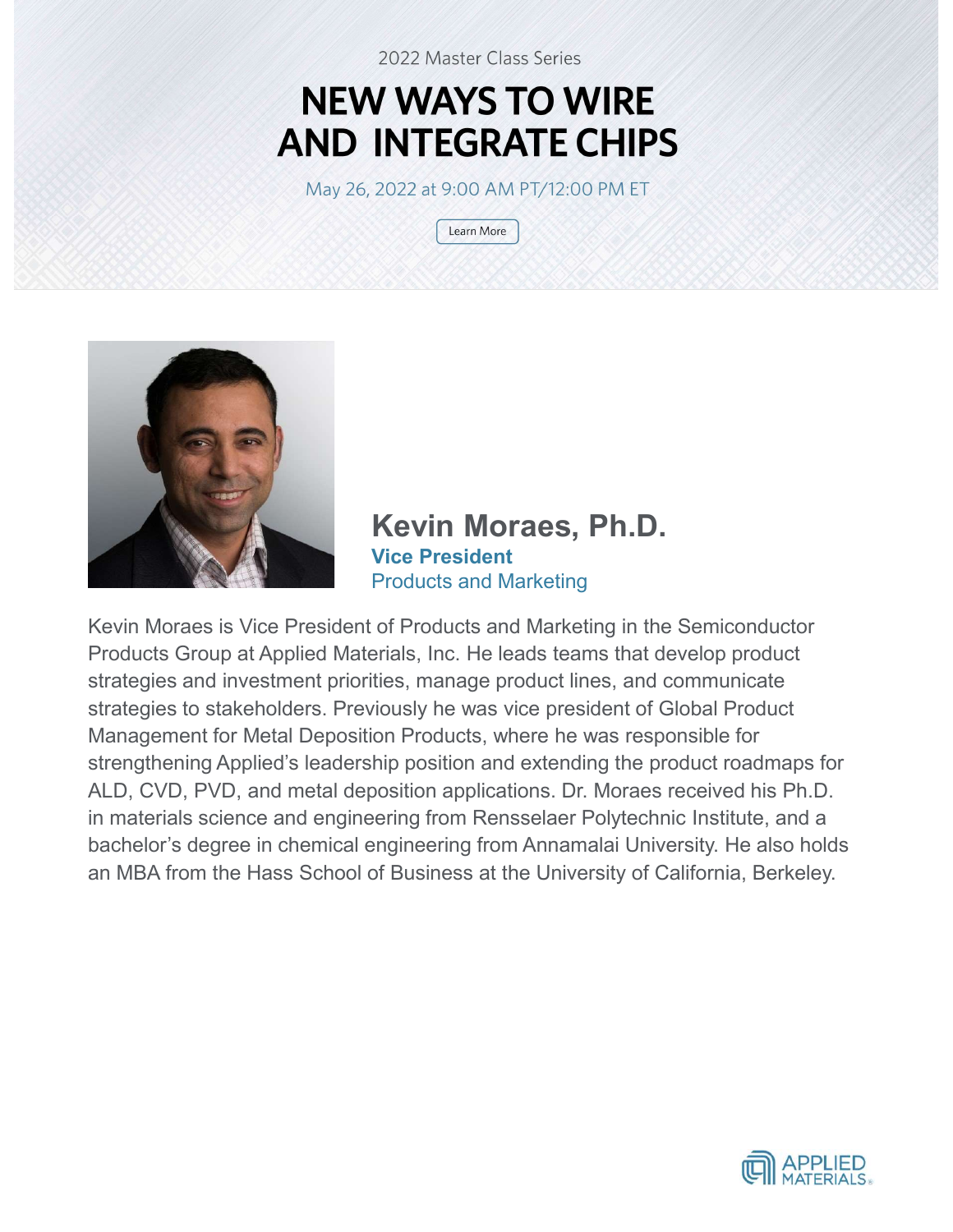# **NEW WAYS TO WIRE**



**INTEGRATE CHIPS**<br>
2022 at 9:00 AM PT/12:00 PM ET<br>
Usam More<br>
Usam More<br> **Mehul Naik, Ph.D.**<br>
Managing Director<br>
Advanced Product Technology Development<br>
or and Principal Member of Technical staff with the Managing Director 2022 at 9:00 AM PT/12:00 PM ET<br>
(<del>Learn More )</del><br> **Mehul Naik, Ph.D.**<br> **Managing Director**<br>
Advanced Product Technology Development<br>
brevelopment team in the Semiconductor Products<br>
is responsible for the Loric Program work

Mehul Naik is Managing Director and Principal Member of Technical staff with the Advanced Product Technology Development team in the Semiconductor Products Group at Applied Materials. He is responsible for the Logic Program working on inflection mapping and leading cross-functional programs in the Transistor and Interconnect area. He has authored over 60 publications and holds over 70 U.S patents. Mehul holds a Ph.D. in Chemical Engineering from Rensselaer Polytechnic University.

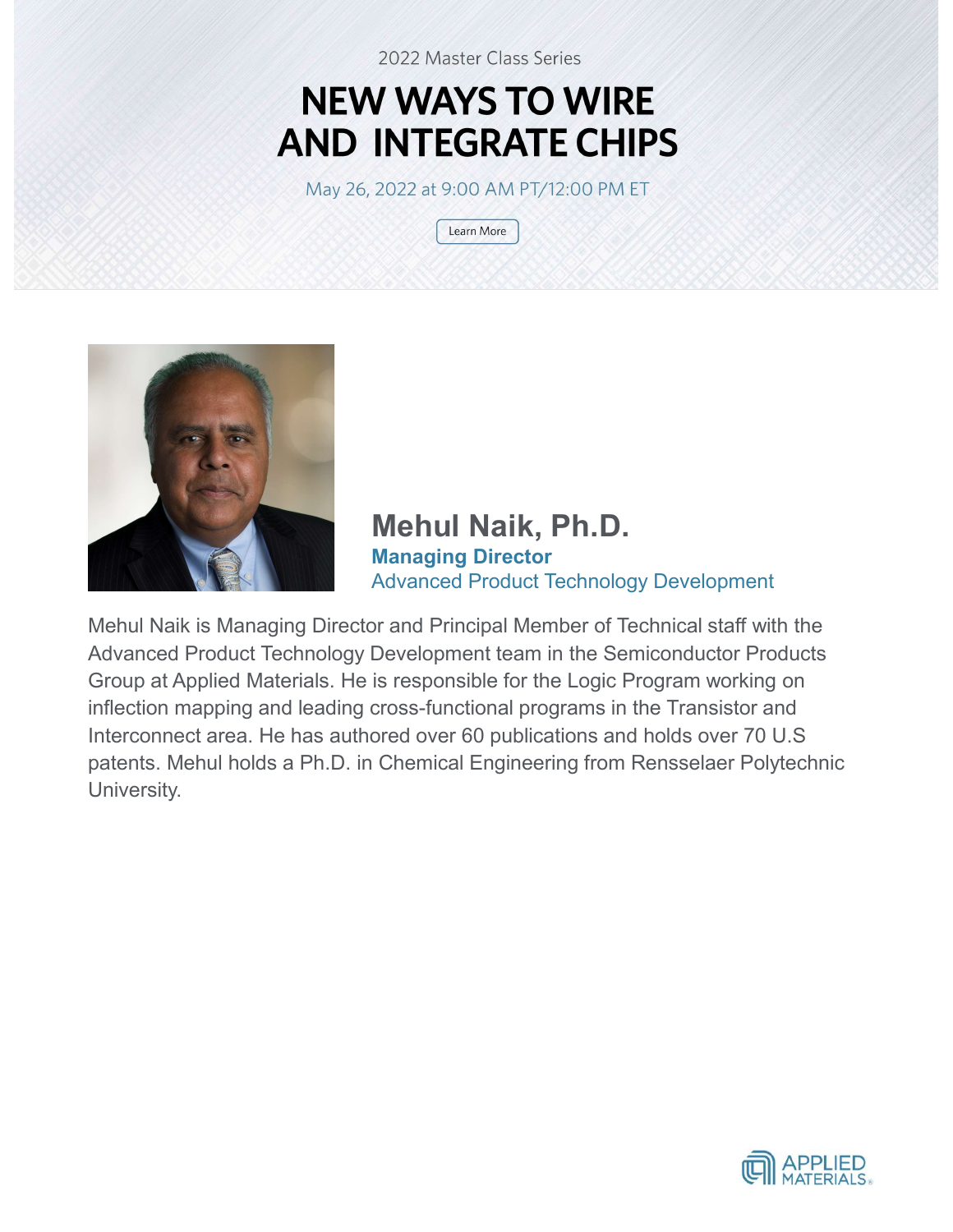# **NEW WAYS TO WIRE**



# **INTEGRATE CHIPS**<br>
2022 at 9:00 AM PT/12:00 PM ET<br>
<u>Usam More</u><br> **Sundar Ramamurthy, Ph.D.**<br>
Group Vice President<br>
Epitaxy, Packaging, and ICAPS Business Units<br>
oonsible for Applied's business in wafer-level Group Vice President Epitaxy, Packaging, and ICAPS Business Units

Sundar Ramamurthy, Ph.D.<br>
Sundar Ramamurthy, Ph.D.<br>
Dr. Sundar Ramamurthy is responsible for Applied's business in wafer-level<br>
packaging, and CAPS Business Units<br>
integrated cross-company team to fuel growth in some of th packaging, specialty semiconductors, and epitaxy markets. Sundar leads an integrated cross-company team to fuel growth in some of the fastest growing markets in the semiconductor industry. Over the past two decades, Sundar and his **Sundar Ramamurthy, Ph.D.**<br> **Sundar Ramamurthy, Ph.D.**<br> **Stroup Vice President**<br>
Epitaxy, Packaging, and ICAPS Business Units<br>
Dr. Sundar Ramamurthy is responsible for Applied's business in wafer-level<br>
packaging, specialt thermal processing, plasma doping, physical vapor deposition, and atomic layer and chemical vapor deposition of thin metal films. He led teams that commercialized 20+ new products to solve critical transistor and interconnect scaling challenges by introducing new materials and interface engineering solutions into volume manufacturing. Sundar holds a Ph.D. in materials science and engineering from the University of Minnesota. He has more than 30 patents granted or pending. He is also an active mentor with the Miller Center in Santa Clara University for accelerating social enterprises.

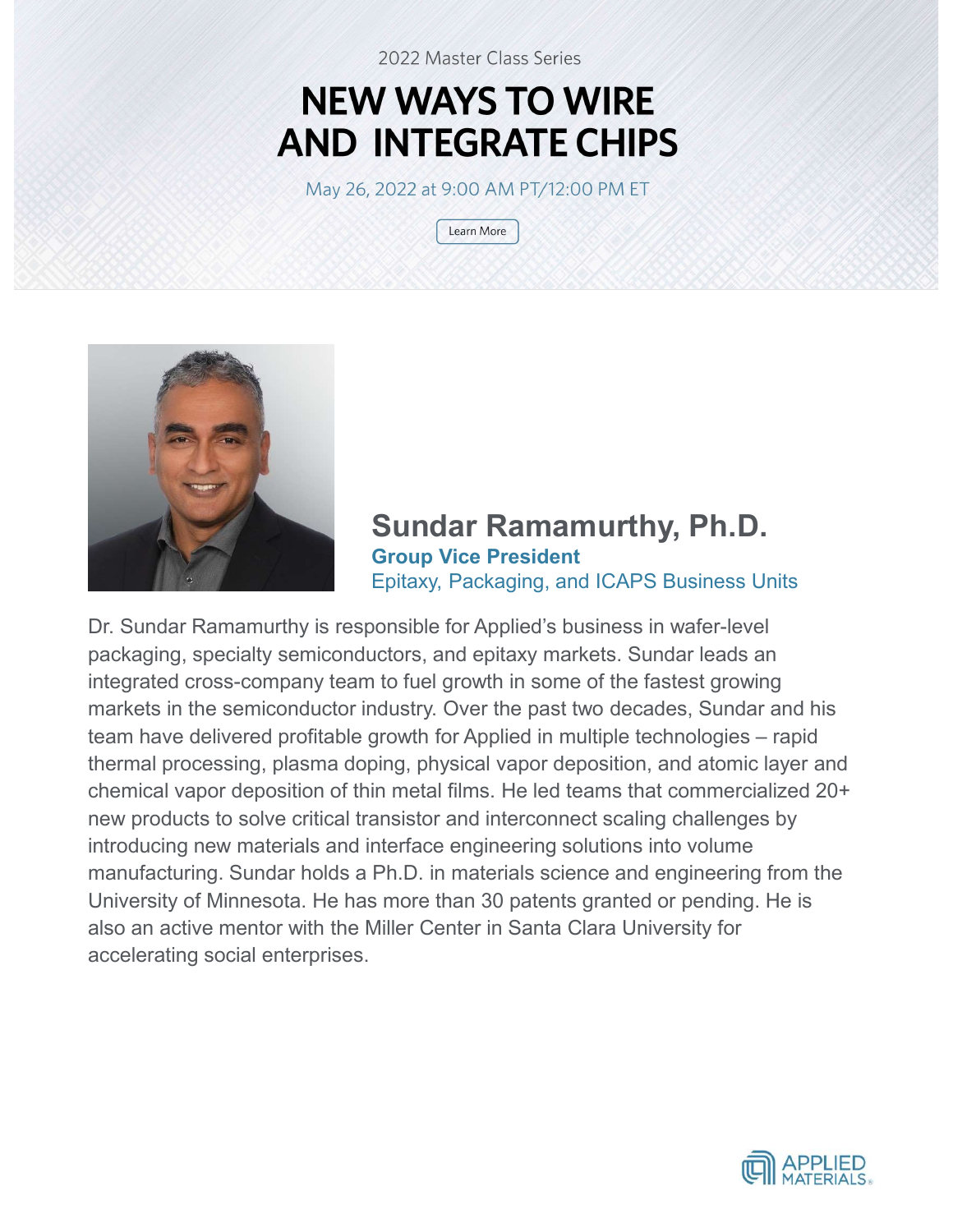## **NEW WAYS TO WIRE AND INTEGRATE CHIPS**

May 26, 2022 at 9:00 AM PT/12:00 PM ET

Learn More



RAMAN ACHUTHARAMAN Group Vice President Head of Technology, Strategy and Marketing

Dr. Raman Achutharaman leads the Semiconductor Products Group in defining the **Example 19 A RAMAN ACHUTHARAMAN**<br> **RAMAN ACHUTHARAMAN**<br> **Dr. Raman Achutharaman leads the Semiconductor Products Group in defining the<br>
technology roadmap; developing the strategic plan to strengthen Applied's leadership<br>** in core wafer fabrication equipment markets; and communicating the vision, strategy, and success to stakeholders. Previously, as general manager of the Etch and Selective Products business unit, he led development and commercialization of the Sym3 Etch system that grew etch revenue from less than \$400M to over \$2B and gained more than 15 pts of conductor etch market share. Earlier, as general manager of the RTP group, he led development of the Vantage Radiance system, the basis of **Example 19 The Manuary Conduct Conduct Control Control Control Control Control Control Control Control Control Control Control Control Control Control Control Control Control Control Control Control Control Control Contro** metallurgical engineering from the Indian Institute of Technology, Chennai, and his Ph.D. in materials science and engineering from the University of Minnesota.